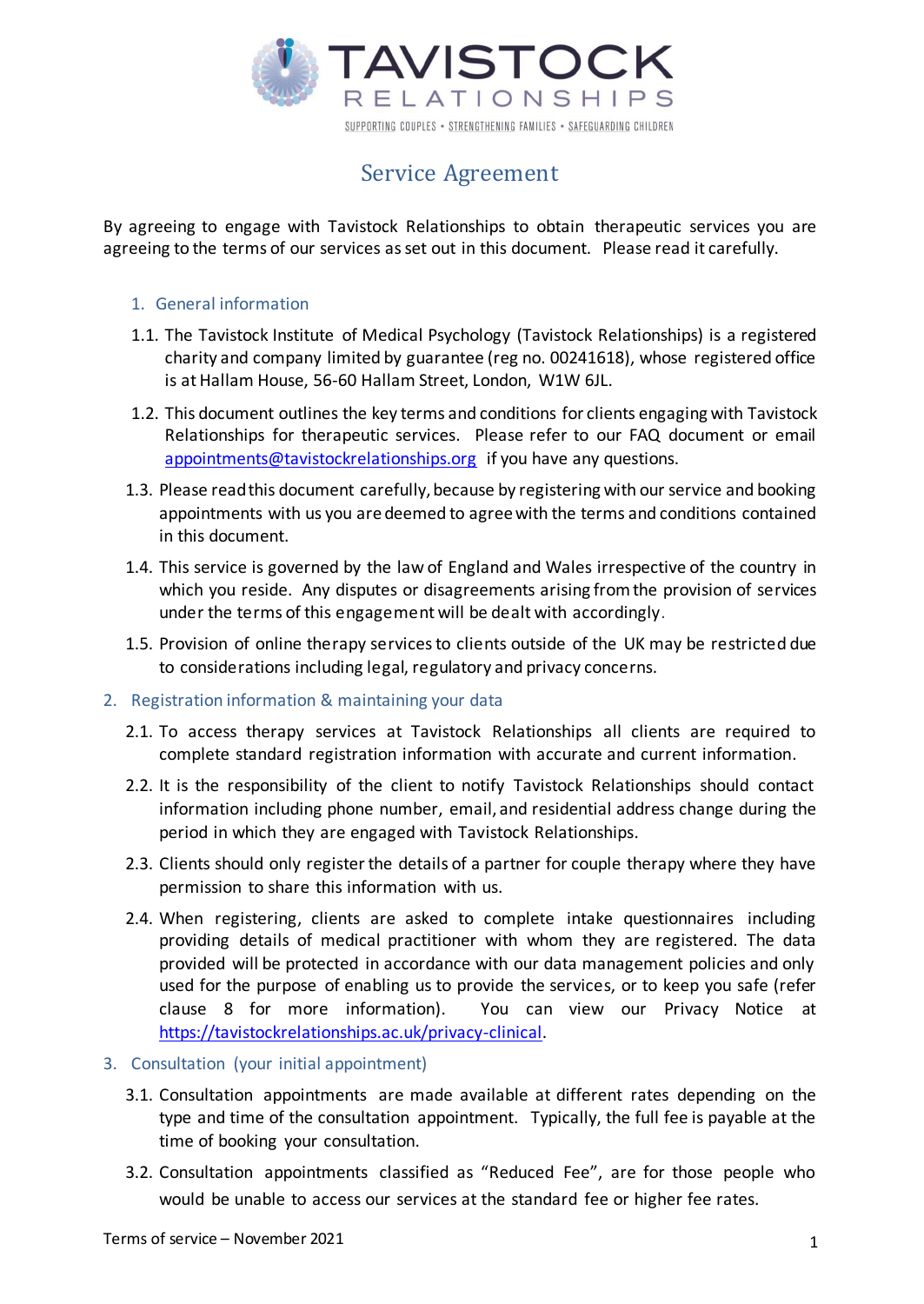

- (a) These appointment types require a £50 deposit, payable at the point of booking to secure the appointment.
- (b) During the initial appointment, the therapist will agree with the client(s) a total fee for the session, based on what is affordable to the client and the pre-paid deposit will be deducted from this total charge. Any remaining balance will be invoiced via electronic invoicing and payment is required within 5 calendar days of receiving the invoice.
- 3.3. Sometimes we are unable to provide help to clients on an ongoing basis, because we feel that the services we provide are not likely to meet their needs at that time, due to the particular challenges they are experiencing, or because we do not have suitable therapists able to undertake the work in a reasonable time frame, or at times that suit the client. We find that most clients gain a lot of value from the consultation process, and we do try to refer people to more appropriate sources of support where we are unable to help. This assessment work which TR undertakes needs to be resourced, and so unpaid fees due for the consultation will remain payable in the event we are not able to assist you beyond the initial consultation.
- 3.4. In the event a booked consultation appointment can no longer be attended, 7 days' notice is required to transfer or enable us to refund fees paid.
- 3.5. Where ongoing therapy with Tavistock Relationships is clinically appropriate, clients will be placed on a waiting list for a suitable ongoing therapy vacancy. Further appointments will not be arranged where fees are outstanding.

## 4. Ongoing therapy services

- 4.1. Unless otherwise indicated, once you are allocated an ongoing therapist, sessions are open- ended and will take place weekly. Therapy will usually take place at the same day and time each week. This consistency and regularity in session timesis an important aspect of the therapy process.
- 4.2. For therapy taking place in person at our London centres, it is expected that therapy will take place in person, unless there is a change in the government guidance, necessitating the work be moved online.

## 5. Fees & Payment arrangements

- 5.1. Tavistock Relationships is a Charity registered in England & Wales. We seek to provide both paid and charitable services to UK residents. Any amounts paid by our clients that exceed the cost-of-service are used in the delivery of charitable services for others.
- 5.2. When accepting an offer of ongoing therapy with us, you will be sent a confirmation email confirming the fee which you have agreed to pay for your ongoing sessions.
- 5.3. Where clients are seen as a couple, the couple will be jointly and severally liable for the fees charged. Invoices and statements will be sent to both partners, via email.
- 5.4. For UK-based clients, we offer several payment options to suit our clients:
	- (a) Weekly Invoicing each week an invoice will be sent to you on the day of your appointment. Payment is due immediately upon receipt and can be made online by card or via a direct debit agreement.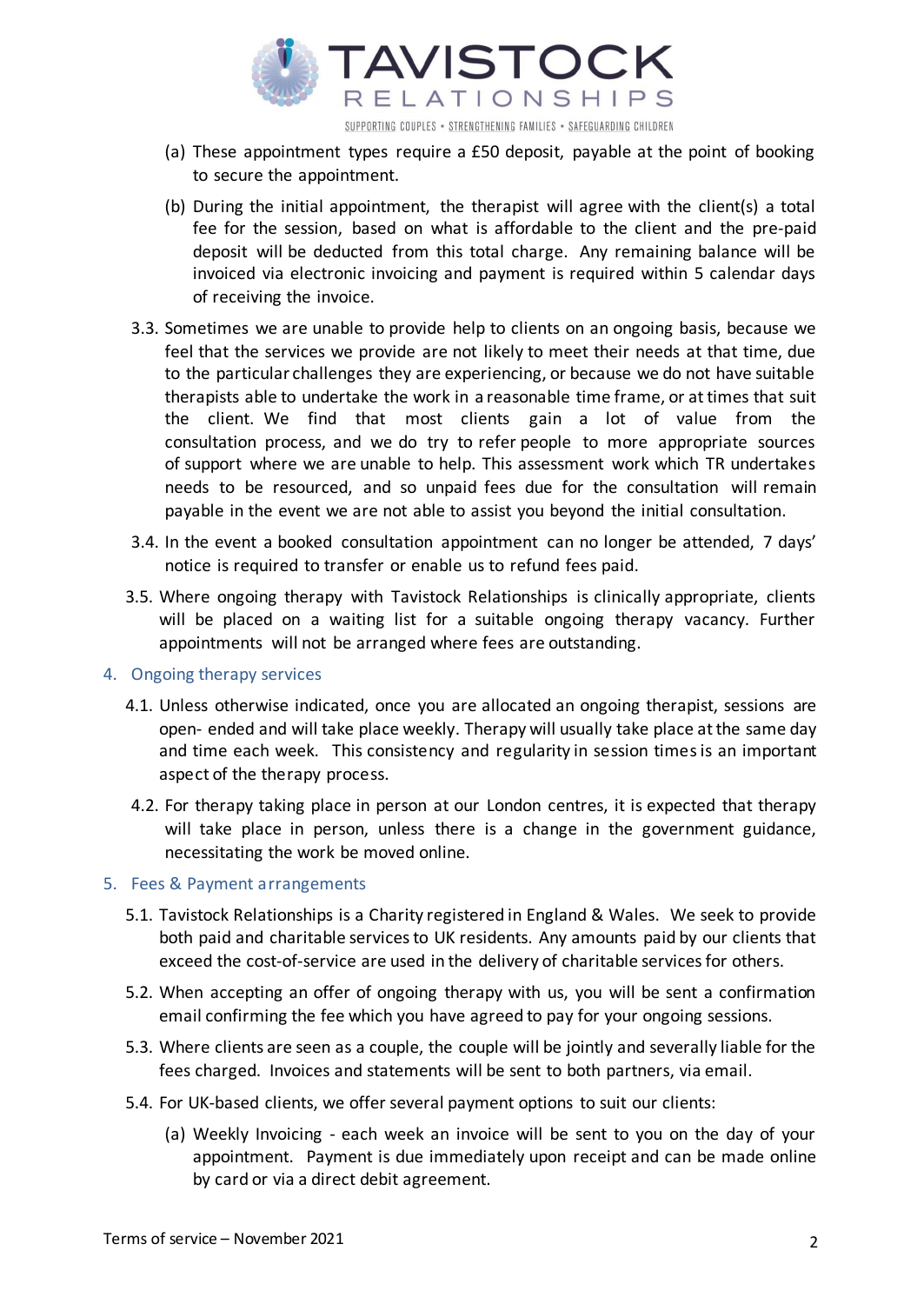

SUPPORTING COUPLES . STRENGTHENING FAMILIES . SAFEGUARDING CHILDREN

- (b) Monthly invoicing you will be invoiced at the start of each calendar month for all appointments scheduled that month. Payment is due by the 15th of each month and can be made by card, direct debit agreement or direct credit to our account.
- 5.5. For international clients we require direct debit agreements to be in place authorising us to make a charge against your nominated account for the invoiced amounts.
- 5.6. Where accounts fall into arrears, therapy may be stopped until payment is received.
- 6. Cancellations and missed appointments
	- 6.1. Clients are required to pay for sessions each week, including on occasions when they are unable to attend. The therapy requires a regular commitment that you can rely upon overtime. Thismeansthat we reserve a weeklyslot with a dedicated therapistand when you cancel a session, this slot cannot be offered to anyone else.
	- 6.2. If clients are unable to attend scheduled in person sessions at our centres due to COVID-19 government requirements to self-isolate, Tavistock Relationships will, where possible offer a one-off online session in place of the in-person appointment.
	- 6.3. Where the therapist cancels the appointment due absence or technical difficulties, no fees will be charged for the session.
- 7. Privacy (online therapy services)
	- 7.1. Online therapy services are provided using the Zoom platform which is a secure, confidential, and reliable videosoftware platform.
	- 7.2. Tavistock Relationships aims to provide the highest practical levels of client confidentiality using end to end encryption, we regret we are unable to guarantee complete confidentiality under all circumstances. Monitoring or intrusion by state agenciesor bycomputerservice providersoperating understatedirection mayin certain jurisdictions pose a threat to client confidentiality.
	- 7.3. Clients attending online sessions, should ensure they have devices which meet the required technical standards including a reliable internet connection, video camera and microphone. It is the responsibility of the client to ensure the device used to connect to the therapy session has appropriate security software for privacy purposes.
	- 7.4. Online therapy sessions should take place in a private setting to ensure conversations are not overheard. In the event the therapist deemsthe setting to not be sufficiently private, the session will be terminated, and feesmay still be due.
	- 7.5. Recording sessions without the explicit consent of both therapist and the client(s) will be considered asbreach of this service agreement
- 8. Equality and inclusiveness in our service
	- 8.1. Tavistock Relationships believes that everyone should have access to the support they need. Tavistock Relationships is an organisation open to all.
	- 8.2. We do not discriminate regardless of age, disability, gender reassignment, marriage and civil partnership, race, religion or belief, gender or sexual orientation.
	- 8.3. Tavistock Relationships believes that Equality and diversity are key components in the delivery of quality support services. Equality and diversity in an integral part of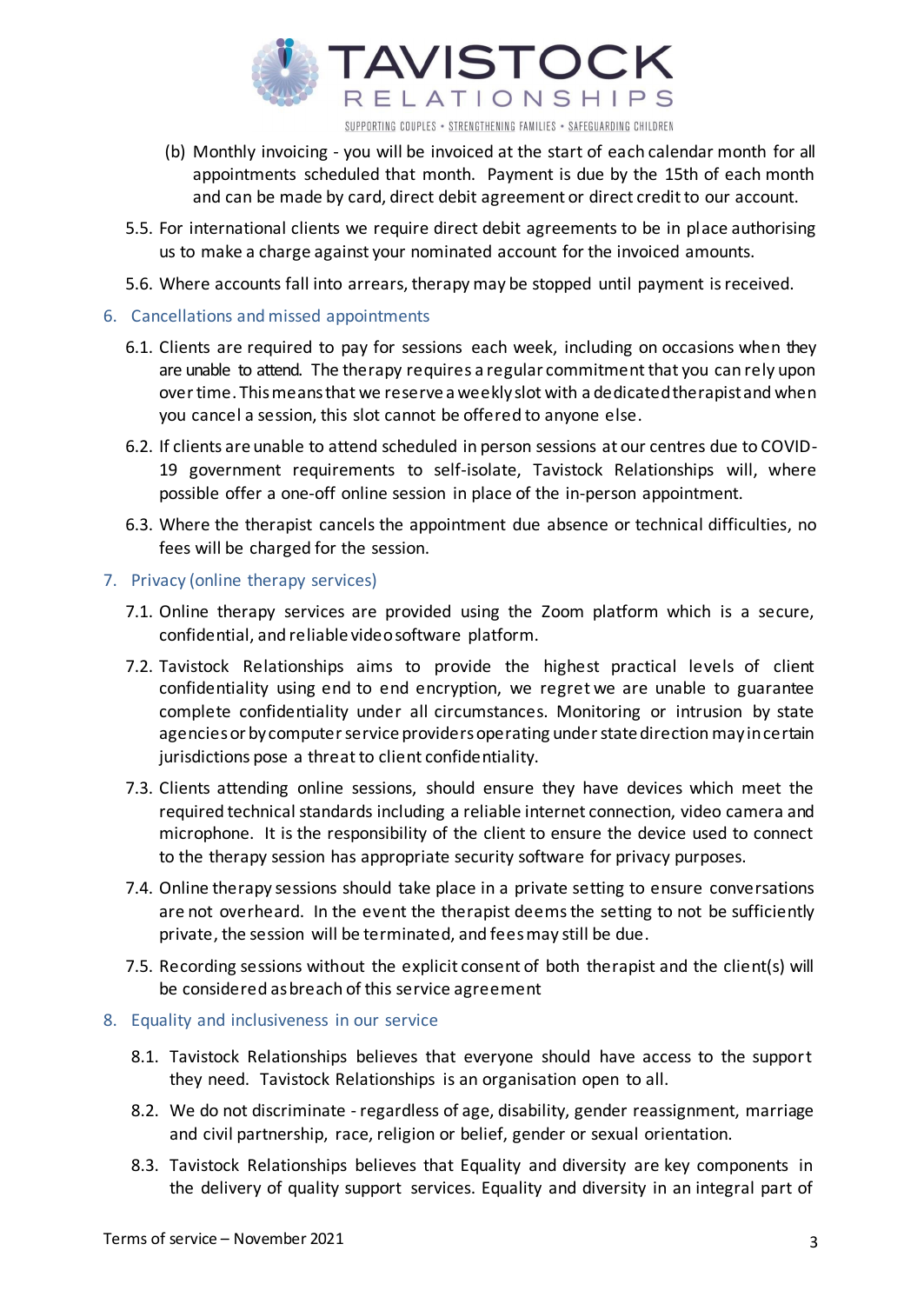

our service planning.

- 8.4. Our staff have a responsibility to reject racism and promote equality and diversity across all areas of our work, providing a service that is fair, personalised and diverse with individual differences and perspectives being acknowledged, understood, valued and celebrated.
- 8.5. Our service users are treated fairly and equally with dignity and respect. If you have any concerns at any time that the service you are experiencing does not treat you with fairly and with dignity and respect, please contact us using our feedback or complaints process as set out in clause 12.

#### 9. Training institution & continuous service development

- 9.1. Tavistock Relationships is a Training Institute that provides clinical training opportunities for therapists in specialised and advanced trainings.
- 9.2. Clients may be seen by a therapist undertaking advanced clinical training under the close supervision of a senior therapist.
- 9.3. Clients will be asked to provide feedback on their experience of our service during the therapy. The information gathered is stored as non-identifiable data. We use the data to understand if we are making a difference for our clients and to inform the development of new services and therapeutic modalities.

#### 10. Confidentiality & communication

- 10.1 Tavistock Relationships adheres to a professional code of ethical standards which includes the principle of confidentiality. We will not disclose information about you to a third party without your agreement, except:
	- 10.1.1. In situations where there was serious and significant concern about harm to you or someone else. Disclosure would normally be discussed with you beforehand.
	- 10.1.2. Where legally required to disclose information.
- 10.2 If you are seen as a couple, we would normally expectthat information can be shared between you and this includes information communicated in intake and routine outcome monitoring questionnaires. When contacting you by email, we would usually email both of you together.
- 10.3 On a voluntary basis, we would like the opportunity to share your experiences of our service in communications about the service on website or media, to raise awareness of the service and encourage others to seek help. Nothing would be published without your express consent.

#### 11. Review processes and ending the work

- 11.1. Due to the open- ended nature of some of our therapy services, your therapist will review whether continuing ongoing sessions is clinically indicated and where appropriate work with you toward a planned ending to the therapy.
- 11.2. Where the designated country of residence of the client changes from UK to non- UK, your therapist will review what help will be most suitable going forward. In some situations, this may mean transferring to a different